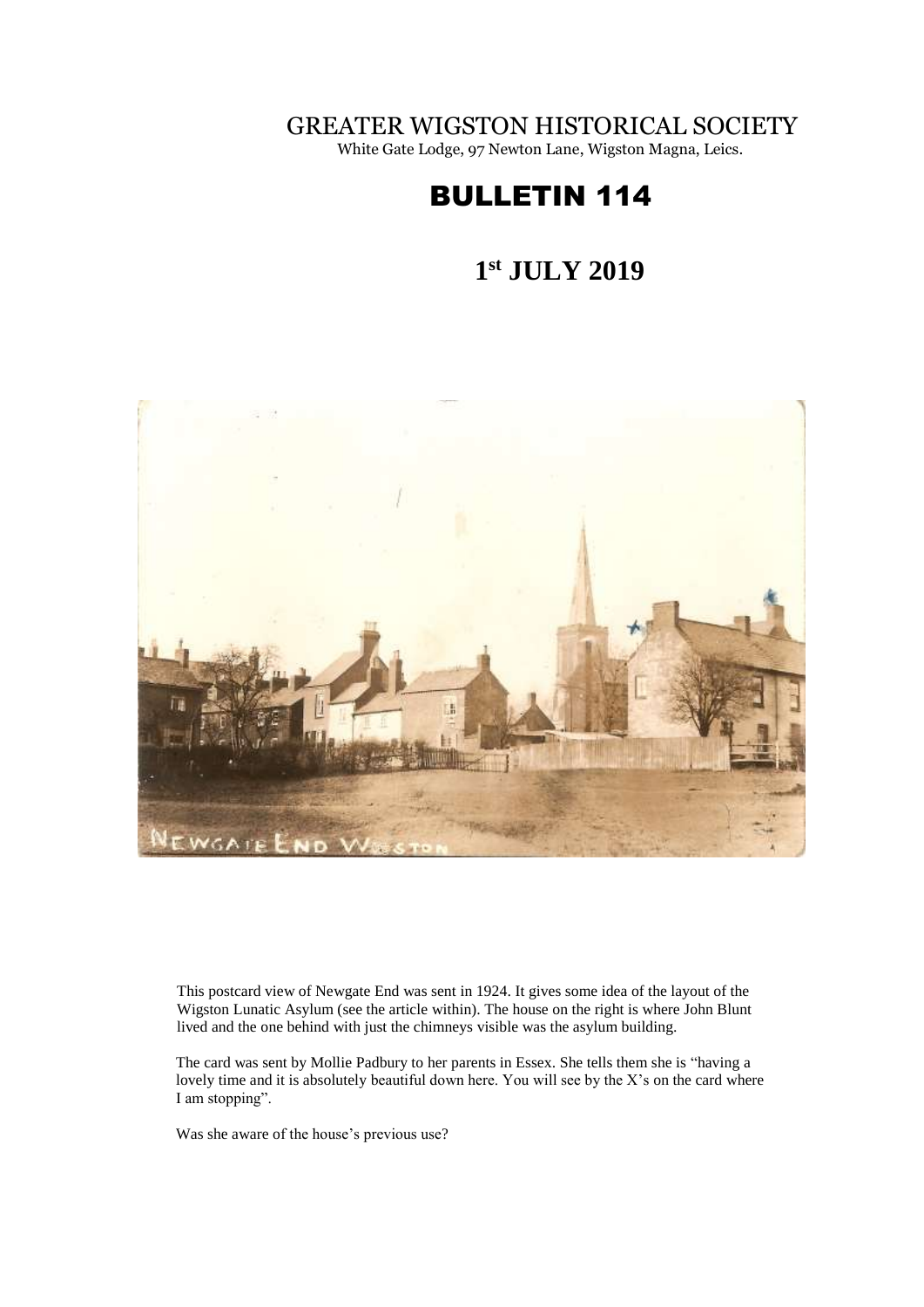### **PROGRAMME OF MEETINGS – AUGUST 2019 TO MAY 2020**

# **Wednesday 21st August 2019**

Afternoon Guided Walk round ancient Leicester with optional tea at Wygston's House, meet Jewry Wall Museum 1.30p.m. Booking essential, own transport.

#### **Wednesday 18th September 2019**

The Winstanley Family of Braunstone – Helen Catterwell **(note change of subject & speaker)** 7.30p.m. Wigston College Concert Hall, Station Road, Wigston. LE18 2DS

# **Wednesday 16th October 2019**

Thomas Cook and The Temperance Movement – Neil Crutchley 7.30p.m. Wigston College Concert Hall, Station Road, Wigston. LE18 2DS

#### **Wednesday 27 th November 2019 (note change of date)**

Gunpowder Plot - Sally Henshaw 7.30p.m. Wigston College Concert Hall, Station Road, Wigston. LE18 2DS

# **\*Wednesday 18th December 2019**

Christmas Social and talk on Edith Piaf – Julie Ede 7.30p.m. Wigston College Concert Hall, Station Road, Wigston. LE18 2DS

#### **Wednesday 15th January 2020**

Rise & Decline of the Coaching Trade in Market Harborough – Dr Len Holden 7.30p.m. Wigston College Concert Hall, Station Road, Wigston. LE18 2DS

# **Wednesday 19th February 2020**

AGM followed by Presentation of Pictures of Wigston – Mike Forryan 7.30p.m. Wigston College Concert Hall, Station Road, Wigston. LE18 2DS

### **Wednesday 18th March 2020**

No Greater Enemy: Leicester & the Influenza Epidemic of 1918/19 – Cynthia Brown 7.30p.m. Wigston College Concert Hall, Station Road, Wigston. LE18 2DS

#### **Wednesday 15th April 2020**

In Search of Daniel Lambert – Philippa Massey 7.30p.m. Wigston College Concert Hall, Station Road, Wigston. LE18 2DS

#### **Wednesday 20th May 2020**

The History of Milestones – Helen Crabtree 7.30p.m. Wigston College Concert Hall, Station Road, Wigston. LE18 2DS

\*Please bring £2 on the night towards the cost of refreshments, guests will be charged £3.

The Bulletin is published three times a year on 1<sup>st</sup> March, July and November. Articles etc., (which are always welcome) should be submitted to the Editor, Tricia Berry, three clear weeks before publication date please.

Society's website: [www.wigstonhistoricalsociety.co.uk](http://www.wigstonhistoricalsociety.co.uk/) Chairman: Mike Forryan's email: [chairman@wigstonhistoricalsociety.co.uk](mailto:chairman@wigstonhistoricalsociety.co.uk)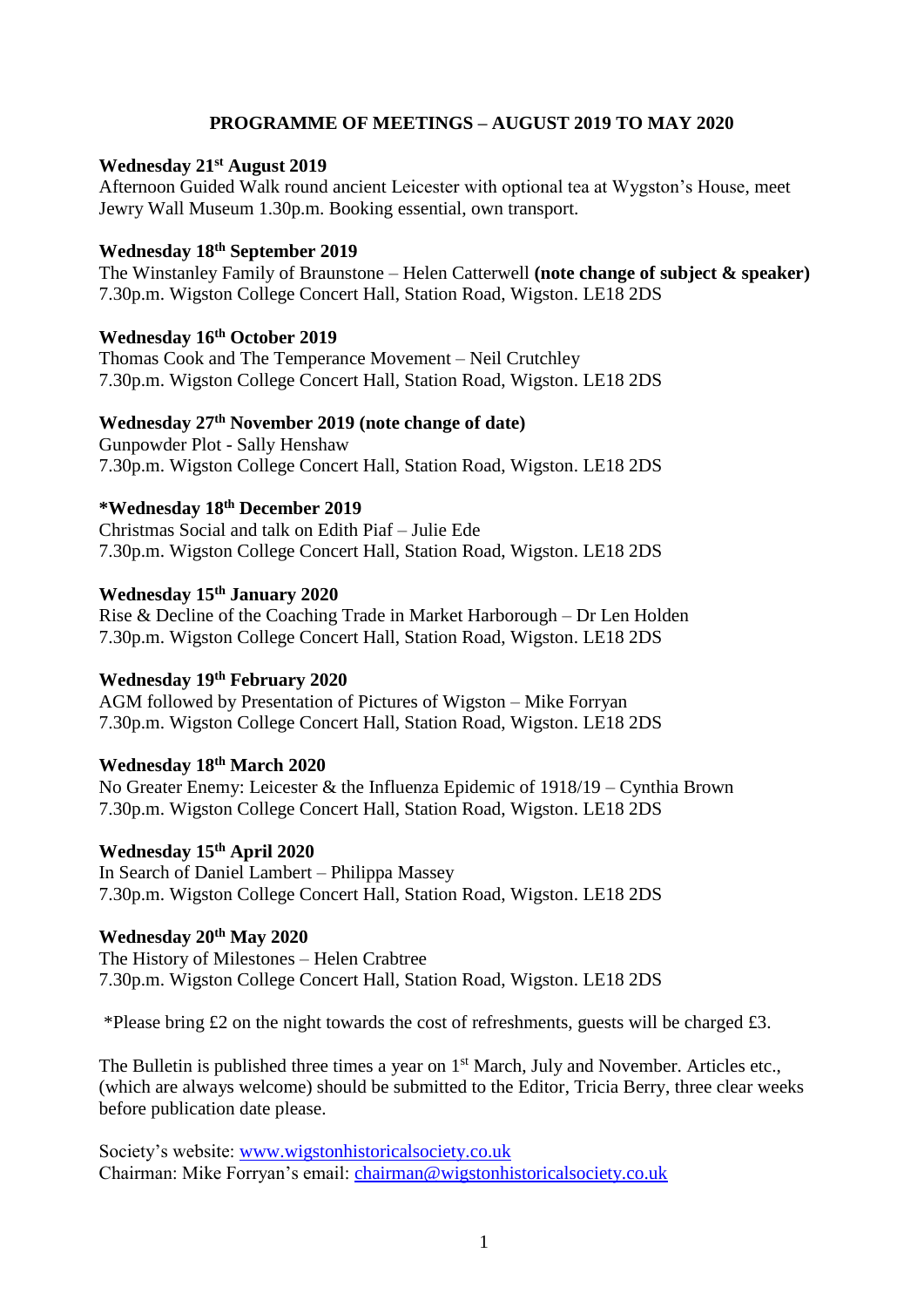#### **MARCH 2019 MEETING THE LITTLE THEATRE, PAST AND PRESENT**

There was a full house to welcome Mike Bull to talk about the Little Theatre Past and Present. Mike is a teacher by profession and has been a member of Leicester Drama Society for many years, taking part in drama, comedy and pantomimes.

The Little Theatre is the home of Leicester Drama Society and is so called because it is a member of The Little Theatre Guild of Great Britain, an umbrella body for many local amateur theatre companies who all own their own buildings, the nearest being at Market Harborough. The Company produces 10 or 11 shows a year plus the famous pantomime, all acted by amateur players with many of the support staff also amateurs.

The Society was formed in November 1921 when three local business men who were interested in theatre, Frank Clulow, Herbert Pochin and Walter Martin, got together in the Turkey Café in Granby Street and founded the initial group. The first play opened on 12 June 1922 at the Opera House, it was a performance of The Silver Box by John Galsworthy. In 1930 a former Baptist Chapel and Rechabite Hall in Dover Street was purchased for conversion into a theatre. The original curved windows on the top floor and decorative brickwork at roof level are still visible. The first play was 'A Florentine Tragedy' by Oscar Wilde.

A major blow was delivered to the Society in 1955 when on Wednesday, 21 April at 1am a fire broke out in the theatre. On the previous day there had been a money raising rummage sale and a local homeless man, a former soldier, had attended the sale and hidden himself in the building for the night. His cigarette caused the fire. The stage and the wall behind it were destroyed, eight fire engines attended and flames were 100 feet high. The alarm was raised by the landlady of the Dover Castle, a pub opposite the theatre who saw her interval drink trade going up in smoke (there was no bar inside the theatre at the time so audiences requiring interval refreshment nipped across the road). It took three years to rebuild the theatre during which small productions were put on in the much smaller Haywood Studio in the basement, and also at the Association Hall. This latter was the name of the hall within the nearby YMCA building, and originally used for Christian lectures. The first play in 1958 in the rebuilt 350 seat theatre, was 'Tiger at the Gates' by Jean Giraudoux.

The Theatre is a registered charity run by a board of Trustees who are all volunteers. The organisation chart would have reflected the biggest theatre companies in the country and showed what a complex and people orientated organisation a theatre company is. Most of the people involved are volunteers but there are some paid employees in key posts, from set creators to cleaners. Mike said it generally took six weeks to put on a single show and as many as 75 people could be involved.

The theatre has some renowned presidents and patrons, perhaps the best known being the late Sir Richard Attenborough who started his acting career at the theatre. Although Sir Richard died in 2014 the trustees decided not to name a replacement for some time out of respect. Other well known names associated with the Drama Society are the late Tim Piggott Smith and Sir Anthony Hopkins, Gervase Phinn and Richard Cadell and his puppet, Sooty.

We were then given a conducted tour of the theatre, (by power-point pictures of course). This showed the foyer; with the display boards for local artistes to exhibit their work; the bar; the Moira Haywood Studio theatre (all good little theatres have a studio for a small audience, in this case 40, and intimate productions); the library and archive room with records of all productions including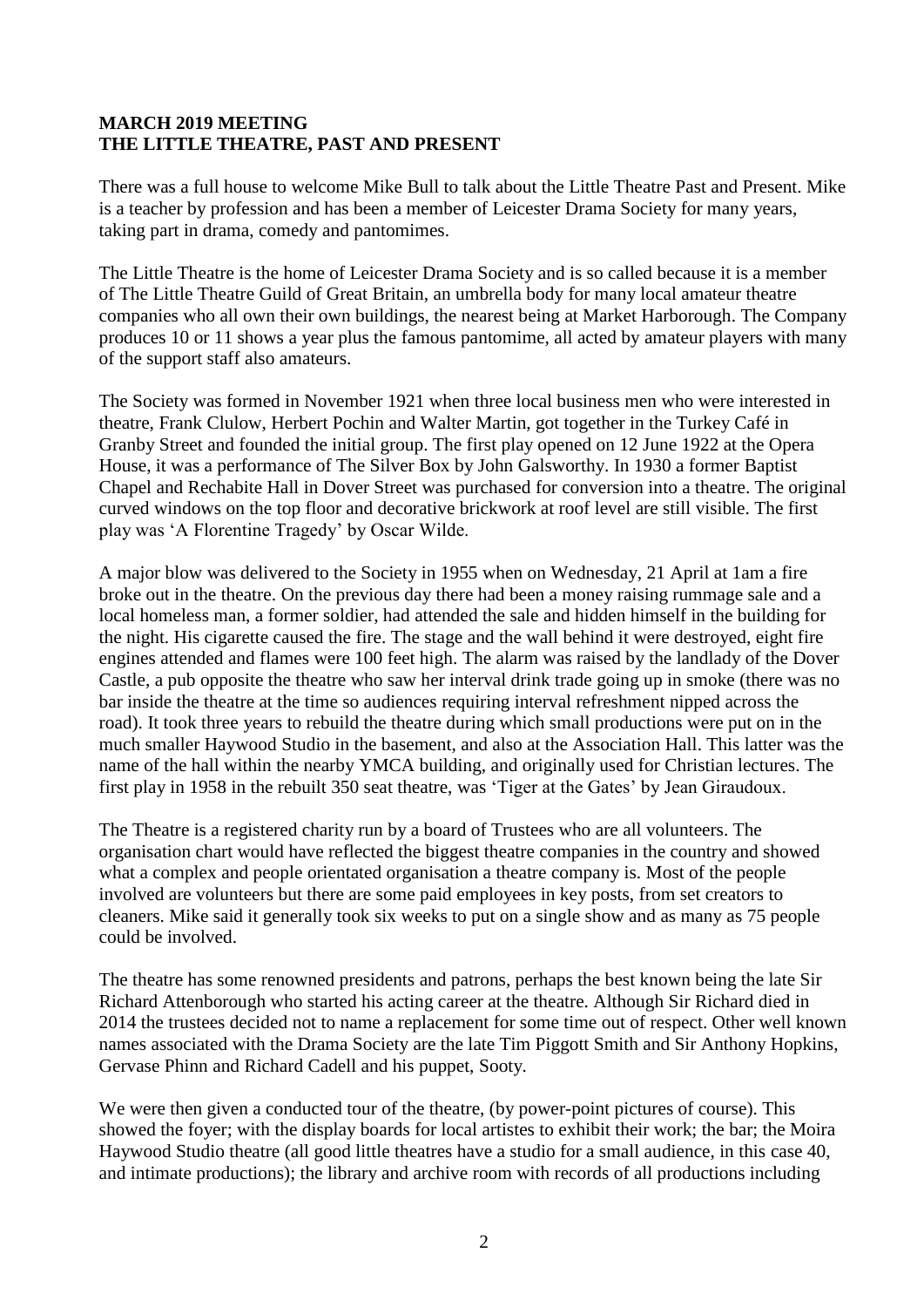the script and technical details; the workshops and auditorium. The latter was rebuilt after the fire without a rake but this was later changed so that the rear rows were higher to enable the audience to have a better view. Tales were told of audience members sitting on the front row of the raised rear seats, which had a gangway in front of it, getting wet during some parts of the annual pantomime when actors traditionally race around the auditorium. We saw backstage with the trap, used mainly in pantomimes, and the lighting bar and fly rigs capable of holding 13 backcloths.

We were told that after each production many of the props and the scenery are destroyed because there is no room to store them, however, some are recycled and costumes are retained for future use and for hiring out, a good money raiser. Stage sets have changed over the years from full scenery to strategically placed furniture and curtains. With such a long history, the Society has produced the same plays twice or more over the years and photos of the stage clearly show the changes.

Mike then illustrated the way in which each production is chosen, rehearsed and staged. There were some intriguing shots of set design stages from models to the real thing. We then heard of some plays over the years including one in 1928 'A bit of Love' which was shown in the Association Hall. Others included 'Julius Caesar' in 1937 with Richard Attenborough and 'Entertaining Mr. Sloane' in which Joe Orton took a part. During the years 1964 to 1989 The Drama Society performed an annual production at the open air cliff side Minnack Theatre in Cornwall.

Mike concluded by giving an insight into the Society's expansion plans which, with the closure of the adjacent Anchor Centre, are now close to becoming a reality. An excellent talk, full of information and well presented.

#### **APRIL 2019 MEETING LEICESTERSHIRE IN THE 1940s and 1950s**

Another good turnout of members welcomed David Bell to recount his memories of growing up in the 1940s and 1950s in Melton Mowbray. Many recalled his previous visit to talk on the 'Privies of Leicestershire' some years ago. As well as a book on that subject he has written about 35 books on local themes and his first, Ghosts and Legends of Leicestershire is now being reprinted.

In those two decades the Co-op featured large in peoples' lives wherever they lived, and we did not have to remember too many numbers, but the family's dividend number was one we did remember and many still do today. The Co-op delivered milk to the door and this was paid for by tokens bought at the local shop, blue for normal milk and green for sterilized. There were not many fridges around so milk bottles were stored in a bucket of cold water in a cool spot. There were daily deliveries. The Co-op shop in Melton had a wire and cylinder system for cash to be sent from the counter to the cashier's office and the change returned in the same way. Always intriguing for a young person.

The other place to purchase necessaries was the corner shop, of which, of course, there was one on every corner! These sold everything from vinegar to paraffin, both from a barrel into your own container. Sweets were sold by the ounce and kali came in a cone which was sucked up through a liquorish straw or from a finger dipped in. The corner shop provided many young people with a Saturday job and David was no exception, owners were very often 'local characters' (say no more). There were many travelling shops often selling specialist items such as hardware, meat, fish, tea and bread. The barber visited individuals' houses, the visit was dreaded and often he was not good and had only one style.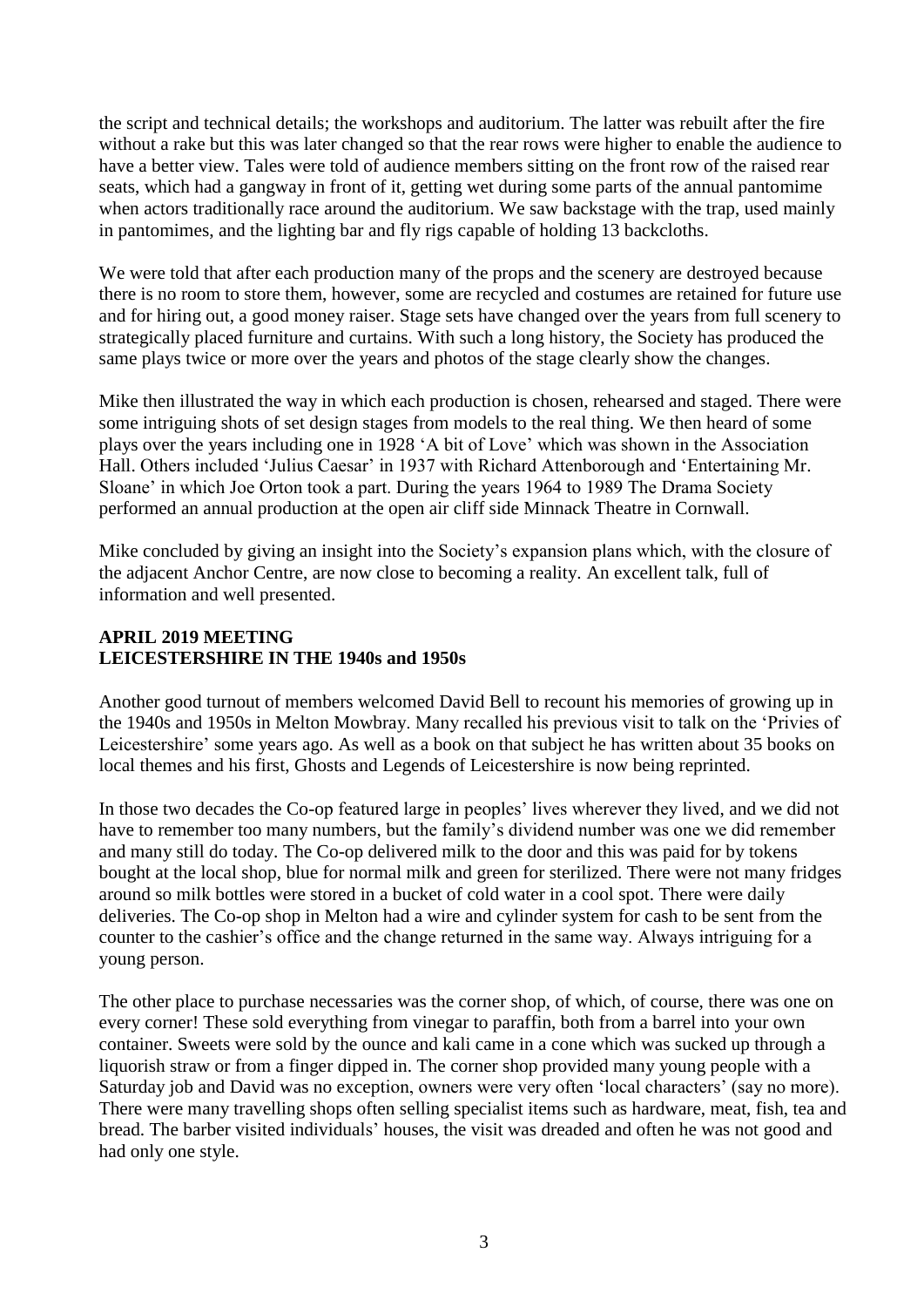School loomed large in all young peoples' lives, at junior school the sexes were divided but if you passed the 11 plus you went to a co-educational grammar school. Dreaded visitors to the school were the nit nurse and the dentist, the latter brought his own pedal operated drill and at David's school was nicknamed 'Killer Ward'. The nit nurse was always called 'Norah' and brought with her a fine comb and some dreadful smelling oil. If a nit was found you were isolated in class and it was killed by squashing it against the thumb nail!!! School dinners were easily recalled due to their poor quality, overcooked potatoes and brussels sprouts, boiled meat, tapioca (fish eyes in glue or frogspawn) and of course a pupil must eat the first course before he got any pudding. Then there was 'going out with girls' not so much going out with them as just talking to them.

David then turned to holidays, at first mainly to Skegness or Ingoldmells. A taxi took the family to the bus or train station. In 1945, the first holiday after the war was to Blackpool when the family took its own supply of eggs, on arrival visitors were met by young lads with carts to carry the luggage to the holiday accommodation, some families went all the way to Blackpool by taxi. Most buses were red (Bartons and Midland Red) but Lincoln Greens were also seen in Melton, they had drivers AND conductors. Buses were used for Sunday School outings, always to Wicksteed Park where there was a wait for an hour to get on the water splash (is it any different now?). Bikes were bought to get to school and to visit friends, those with drop handlebars were something to aim for. Later on Vespa and Lambretta scooters were popular, but no Mods and Rockers, they were just used to see friends. Then came cars: Morris Minors and Morris Travellers. When boys started smoking, a packet of five cigarettes would be shared with your friends.

Then the wireless was recalled (not a radio mind you) with Dick Barton at 6.45pm later replaced by the Archers. Have a Go, ITMA and the Goon Show were all favourites. Graham Chapman of the Goons also went to Melton Grammar School and appeared there in a production of Macbeth. (He had previously lived in Wigston as his father was a police inspector here at one time). David produced a receipt for the purchase of a wireless set and noted single figure phone numbers in Melton and that the receipt was signed over a postage stamp.

Although there were two cinemas in Melton next door to each other, the Regal and the Plaza; there were also travelling cinemas. The introduction of U, A & X categories of films was mentioned but if you were under age trying to get into an X film you had to remember not to ask for a half price ticket! David mentioned the transition from the front row to the back row when he started to take a girl to the cinema. The Saturday matinees were recalled when the kids on their way home after the show acted out the cowboy or gangster film they had just watched. The cinemas in Melton were owned by the Scarborough family of which the present day actor, Adrian Scarborough, is a relation.

There were many more memories of the time including: street parties after the war and for the Coronation, rock and roll and D A haircuts, teddy boys, bath night (once a week), syrup of figs and Luxe soap, Rinso washing powder and comics such as Eagle, Dandy and Beano. The talk raised many questions and recollections in members' minds and was a real journey down memory lane.

### **MAY 2019 MEETING CATHEDRALS, ROOF TOPS & MORE – RESTORATION OF OLD BUILDINGS**

Another full house of members were pleased to welcome Dr. Jonathan Castleman D.Sc., until recently a joint group managing director of the Leicester firm of Norman and Underwood. The company is known worldwide for its work on repairing historic buildings both at home and abroad. It was founded by brothers in law John Underwood and Thomas Norman in 1825 and was based originally in two small cottages in Freeschool Lane in the city. The business expanded on its much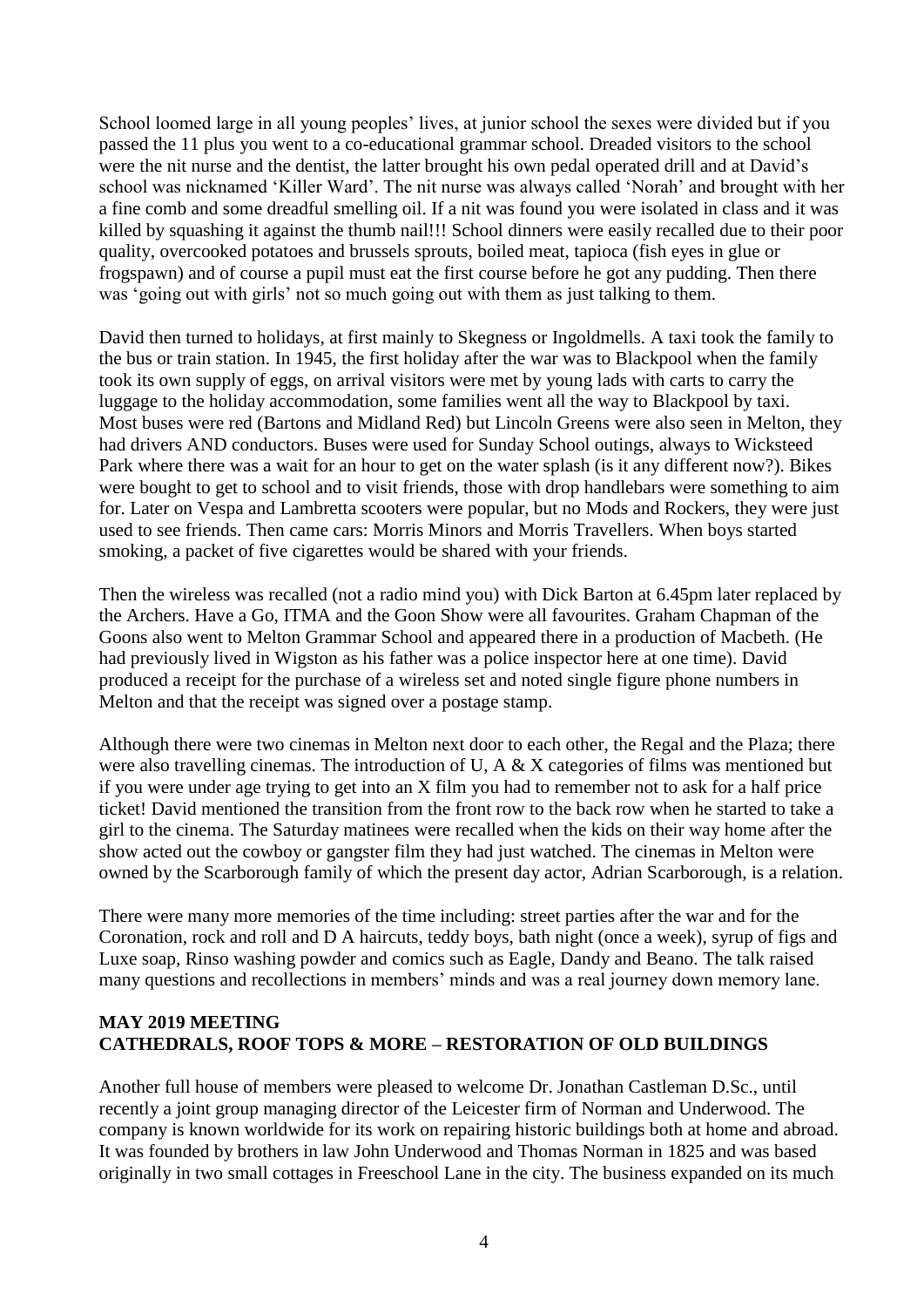enlarged site until 2003 when it was forced to move to make way for the new Highcross shopping development on which, ironically, it carried out work. The factory is now based on the Scudamore Road industrial estate.

Jon explained he is the seventh generation of the family to work at the firm having started as an apprentice plumber and worked his way up. His title was awarded in recognition of his contribution to the preservation of historic buildings. The company has many divisions to carry out this work which includes re-roofing in lead and other materials, stained glass restoration, stone masonry and plumbing. Jon was proud to point out that the firm recycles old lead by sand casting, a traditional method which was first used in the 1890s. The company can receive as much as two thousand tonnes of used lead per week for this re-reprocessing. The end product is many rolls of lead which need transporting to wherever needed and then raised to roof level, a weighty task indeed! The firm also became the saving partner of the two hundred year old Taylor Bell Foundry in Loughborough which has enabled it to carry on trading successfully.

With the very wide location and type of building that he has worked on Jon had many tales to tell and facts to deliver. Projects have included: Chatsworth House, Royal Albert Hall, Ritz Hotel, St Paul's Cathedral, Hardwick Hall, Chequers (both during Margaret Thatcher's and Tony Blair's time in office), and York Minster after the disastrous fire which melted the lead on the roof, as happened at Notre Dame recently. In 1953 the firm worked on Westminster Abbey using all sorts of hand tools and working off crawler ladders with an old caravan for a site hut; no health and safety and welfare regulations then. All had to be finished in time for the Coronation.

Other projects have included Lincoln Cathedral, Salisbury Cathedral, Canterbury Cathedral which is a fifteen year project but presently on hold. Windsor Castle, Hampton Court Palace and Sandringham where the firm made a lead planter to celebrate the Queen's diamond jubilee. It goes without saying he has met a great many very famous people.

At one time Jon actually lived in Israel when he worked on a three year project to re-roof the Dome of the Rock in Jerusalem, there were 18 tonnes of lead used on the lower roof and another 18 tonnes of gold plated brass sheets for the Dome itself. Another project was the British Embassy in Moscow and also our Embassy in Seoul where local men carried out the work at first but it leaked and Jon was required to go out and put things right. An unusual place to have to go to was the Falkland Islands to work on the Governor's residence, Port Stanley House. Another job at long distance was on the Hong Kong war graves commission chapel.

However, one of Jon's most famous projects was to make the lead coffin for the burial of the remains of Richard III. At the time there was controversy about where he would be buried so Jon made contact with both York and Leicester just in case. He got the job but of course the lead coffin is encased inside a wooden coffin. On the day of the procession from the university to the cathedral he was asked to weld down the lid of the lead coffin in order that it was tightly sealed. He managed to add inside "made by Jon Castleman of Leicester". There were other lead coffins found at the Grey Friars during the excavation for Richard and Jon was asked to open these too. He still keeps in touch with Michael Ibsen, the descendant of Richard III on the female line, whose DNA proved so vital in confirming the king's identity.

Any talk about lead would not be complete without mention of the theft of lead, clearly a massive problem and very costly. For this reason sometimes stainless steel, copper or zinc is used instead. Also alarms are now much more sensitive.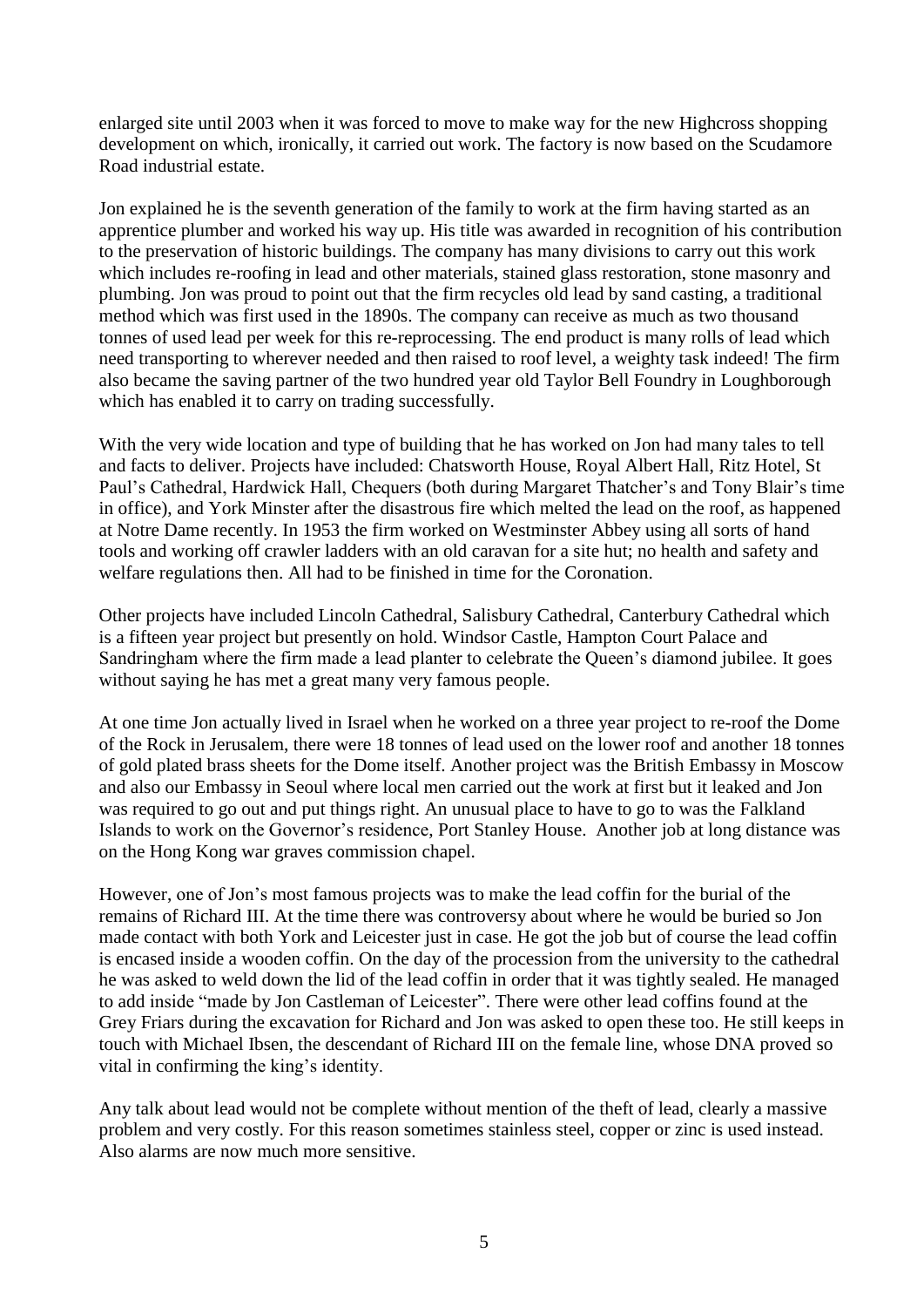Jon concluded by saying that he sold the business in a management buyout about two years ago, because his children did not want to join the business. He is now 'back on the tools' where he started 35 years ago, working for a restoration specialist.

A fascinating talk including a world tour of famous buildings by power point. Jon generously donated his fee to LOROS.

### **JUNE 2019 MEETING VISIT TO LEICESTERSHIRE AERO CLUB & AIRPORT**

Threatened rain and thunderstorms did not materialise for our visit to Leicestershire Aero Club at Stoughton Airport. This was only two days before the longest day of the year and following a prolonged period of low pressure and lots of rain, so in terms of the Society's record of weather conditions for summer visits it was a good evening.

The talk, tour and buffet matched the weather and were very good. We assembled, as instructed, in the car park next to the control tower for a 4pm start, early arrivals watched several helicopters taking off and hovering, perhaps the pilots were having lessons, there was some small plane activity as well. We were escorted to the quite luxurious club bar on the first floor just under the control tower itself where we were given a talk on the history of the club by member and pilot Anne French.

Leicestershire has always been interested in aviation. As early as 1826 there was a balloon decent in Belgrave Park watched by thousands. The Leicestershire Aero Club was founded in 1909 soon after the first powered flights by the Wright brothers and Bleriot. It could have been as early as 1899 if Percy Pilcher had not tragically died in a gliding accident at Stanford Hall near Lutterworth.

The records show that the club was established on 4 September 1909 at a meeting at the Bell Hotel (of blessed memory) in Leicester, this means that the club could be the oldest flying club in the world. It owned no planes at that stage. The town council was very forward thinking and encouraged the formation of the club feeling that air travel was the thing of the future and the best way to get around. Flying was quite a craze at that time and cash prizes for as much as £10,000 were being offered for contests such as the longest distance that could be reached into Europe (won by Tom Sopwith with 177 miles in 3½ hours). In 1912 the club's planes were used to fly the Leicester Daily Post over to Skegness where they were dropped in the right places, during the holiday fortnight. Also at this time flying pageants were popular and aerobatic flying was all the rage, those watching being worried that the pilots would fall out when performing loop the loop.

On the outbreak of war in 1914 all civil flying was banned but the Club raised money for an aeroplane to be given to the Canadian troops stationed in the Leicester area, 40,000 people turning up to see it at Western Park. It was soon destroyed on active service but a replacement survived and went over to Canada after the war.

In 1919 local competition from Northampton and Coventry spurred the club on to acquire its own airfield and Desford was chosen, still a farmers field at the time. A club house was provided in the form of an old chicken hut adapted by the well known Leicester firm of En-Tout-Cas (still in existence and based in Oundle). In 1929 the club President, Lindsay Everard (of the brewery family) presented the club with its first aeroplane, a DH60 Gipsy Moth G-AAIF which was named The Quorn. The following year the club left Desford and the President opened a second airfield, to be used by the club, at his property at Ratcliffe on the Wreake. It was opened by Sir Sefton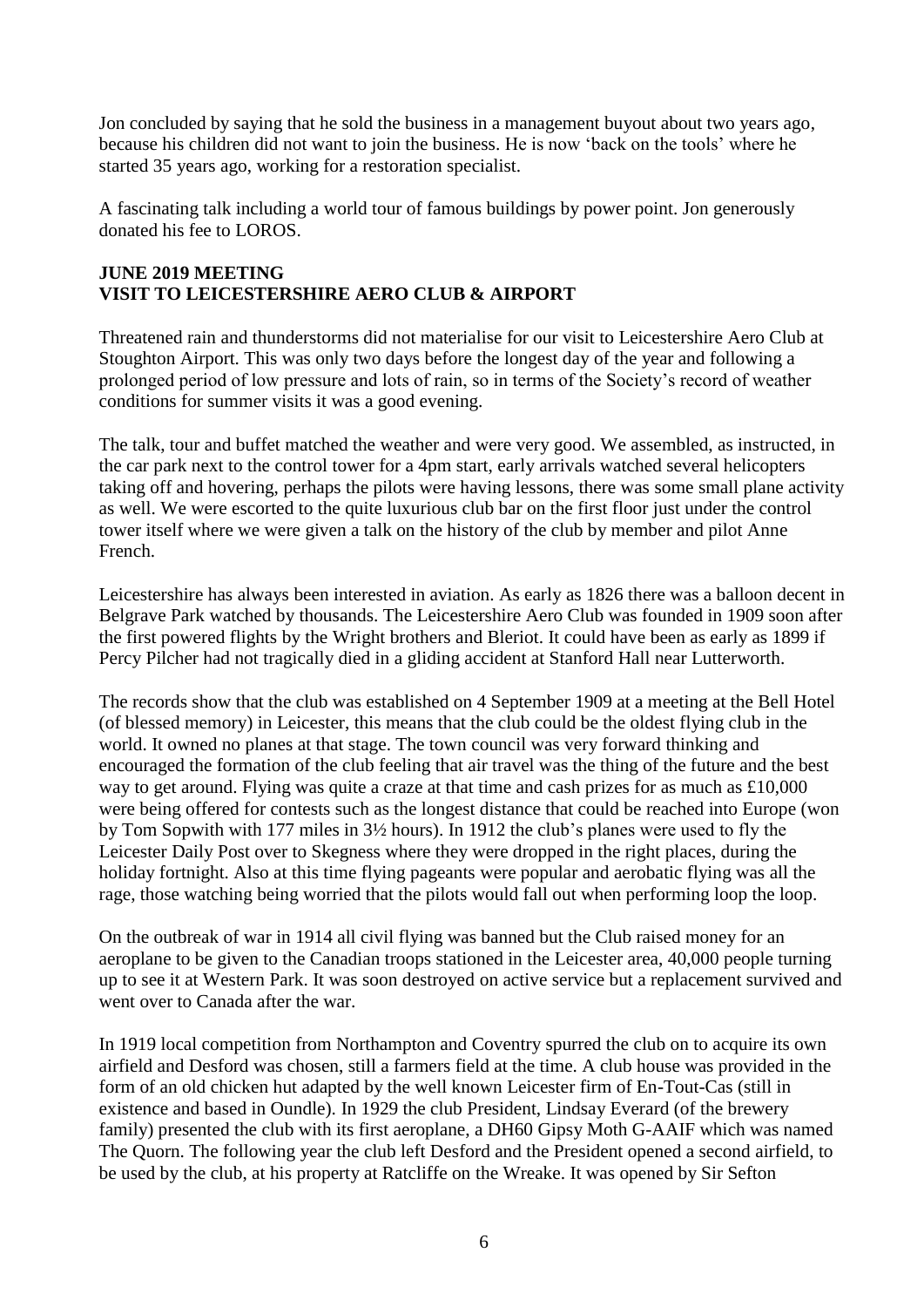Brancker, the director of Civil Aviation. Flying was of course only for the rich and famous, because of the cost, the club members including the Prince of Wales and the Duke of Gloucester as well as the likes of famous female flyer, Amy Johnson. This attracted worldwide attention as people flew in from abroad as well as locally for the hunting season.

A successor chairman, Mr. Lees, opened an airfield in 1930 at Husbands Bosworth (still in use for gliding today). At this time there were only 38 civil aerodromes and landing grounds in the country, and three of these were in Leicestershire at Desford, Ratcliffe and Husbands Bosworth.

Eventually the Council realised that Leicester needed its own commercial airport and land at Braunstone Frith was identified, and the airfield was built in 1935/36. Services to Bristol and Norwich were started at a fare of £3. Passengers could fly to Paris and back in a day and night flights (the first in the UK) were established. An agreement was made with the aero club that they would move to Braunstone Frith and manage the aerodrome for the city, while at the same time having their own separate flight office, clubhouse, fuel supply and hangars. A huge air pageant officially opened the aerodrome and even club planes were paraded down Granby Street watched by thousands.

The 1939/45 war ended private flying again, and the company formed at Leicester ceased trading and the airfield closed. After the war the club was not allowed to return to Braunstone and looked for a new site, eventually returning to Ratcliffe when it was released by the RAF in 1947. When Sir Lindsay Everard (knighted for his service to aviation) died unexpectedly in 1949, it meant another move. It was realised that the Ministry of Defence airfield at Stoughton was available. This had been constructed in 1942/43 for use by Stirling bombers, aircraft supplying the French resistance and then Dakotas working with the 82<sup>nd</sup> Airborne Division. It was abandoned in 1947. The airfield was at 450ft above sea level (in Leicestershire!!!) but even then had to have three feet stripped off to level it. By 1955 the land was returned to the Co-op Society and leased to the Club. By 1959 the club had 900 members and subscriptions were three guineas with petrol at 1/7½d a gallon. To get a pilot's license all that was necessary was to fly solo two or three times. Happily the club are still there today.

After the excellent talk, with the sounds of a working airfield in the background, we split into small groups to accompany club pilots on a tour of the hangars, one of which, housing a large number of small aircraft, dates from its construction in 1942. The planes and their very often cosy interiors were really intriguing, especially to those used only to the passenger compartments of holiday jets. Another modern hangar contained a large turntable so that only a comparatively narrow entrance allowed storage of the 5 or 6 planes.

We were then served an excellent buffet while able to chat and look out over the airfield to such far off places as Charnwood Forest and Ratcliffe Power Station. All in all a great summer trip.

Reports by Colin Towell

\* \* \* \* \* \* \* \* \* \* \* \* \* \* \* \* \* \* \* \* \* \* \* \* \* \* \* \* \* \* \* \* \* \* \* \* \* \* \* \* \* \* \* \* \* \* \* \* \* \* \* \* \*

#### **OBITUARY**

We were very sorry to learn of the death of Jean James on 20<sup>th</sup> April. Our sincere condolences to her husband Maurice and their family at this very sad time. Both Maurice and Jean joined the society way back in 1995, and have attended meetings regularly in the 24 years since.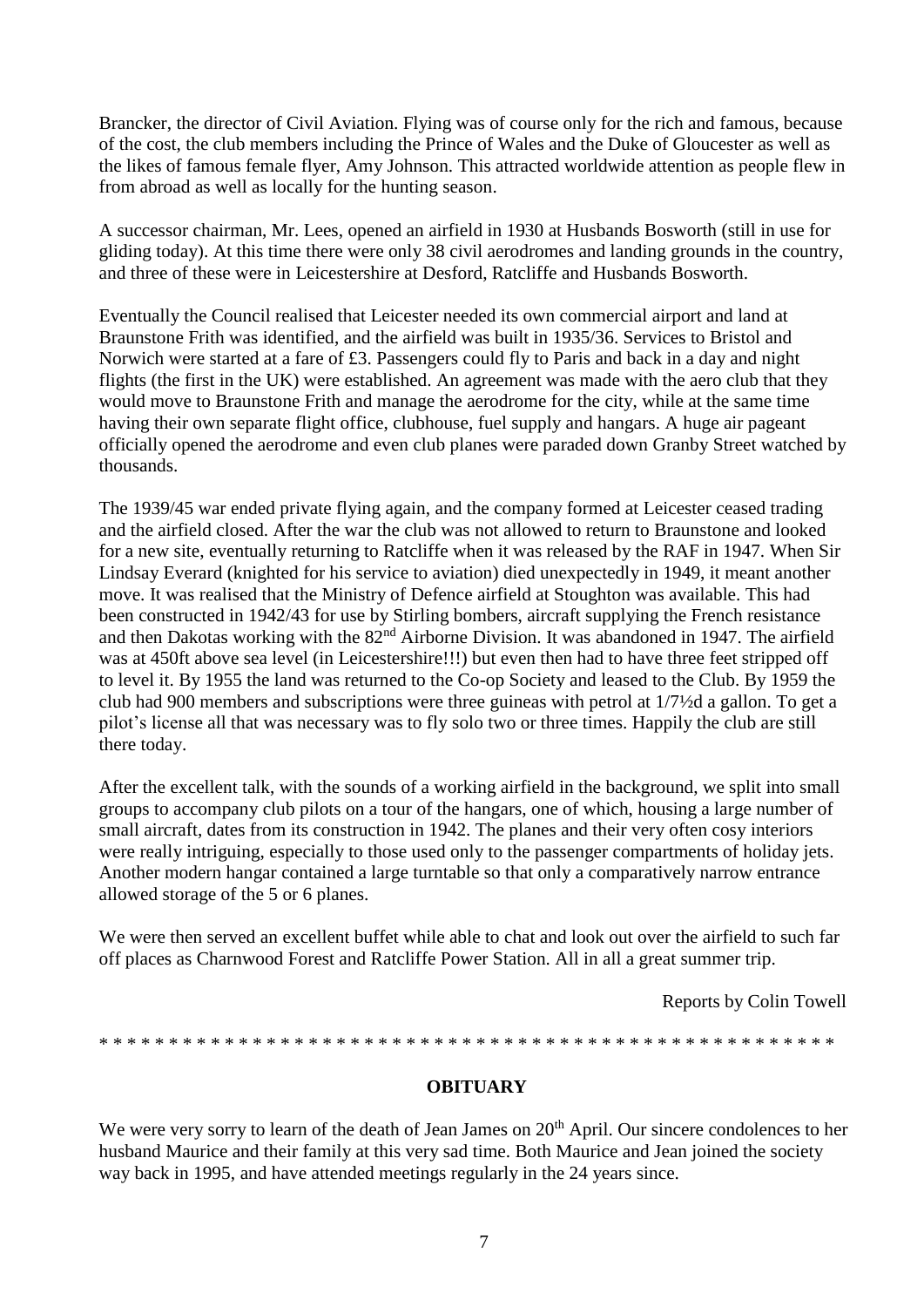#### **OMISSION IN BULLETIN 113**

When writing an account of the AGM in the last bulletin, under the heading Election of Officers unfortunately the position of secretary was omitted. So this is to confirm that we do have a most hard working and capable secretary, Ann Cousins, and apologies to her for this error.

# **40th BIRTHDAY CELEBRATIONS**

Next year marks the 40<sup>th</sup> anniversary since the society was formed in 1980. Celebrations to mark this milestone are in the early stages but please note the date will be  $25<sup>th</sup>$  July 2020.

#### **CHANGE OF MEETING PLACE**

Don't forget we start the new indoor season in September with a change of venue. Please see the notice attached to the front of this bulletin for more detail.

### **THE GREATER WIGSTON HERITAGE CENTRE**

This new project, a library and heritage centre, is situated in Station Road close to the swimming baths. GWHS have already received two donations towards the setting up costs:

"The Society would like to thank Peter Cousins for his generous donation of £50 towards the new Great Wigston Heritage Centre. He made the donation at the meeting on  $17<sup>th</sup>$  April and confirmed that this was part of the revenue from the Heritage and History day held at Age UK on 9<sup>th</sup> March this year. Thank you Peter. Mike Forryan – Chairman".

"On returning from holiday after Easter, I received in the post, addressed to Wigston Heritage Centre,  $10 \times £10$  notes totaling £100, with a note saying this is a donation towards the Heritage Centre to help it along in its early days. The identity of the donor is confidential. They wish us good luck with this venture, and I would like to thank the donor on behalf of the Greater Wigston Historical Society and the Heritage Centre for their generosity and to assure them that it will be put to good use. Ann Cousins – Secretary."

More donations have followed and we have also received £300 from the Oadby & Wigston UDC community grant fund. Our first sponsor Inkrite, of West Avenue has donated a printer. Other donations are bookcases, tables and chairs, three computers, a laminator, binder, TV with video player, pens & pencils and a visitor sign in book, together with tea, coffee and tea towels etc. All the electrical equipment will be wifi connected. Our grateful thanks to all for their generosity, and also for the help and support from Wigston College.

### **FRONT COVER PICTURES**

Linda Forryan, our membership secretary has decided not to continue creating those lovely drawings for the front page of the bulletin.

"We shall miss them and on behalf of all members I would like to thank her very much for creating them over the years. Thank you Linda. Tricia Berry - Bulletin Editor."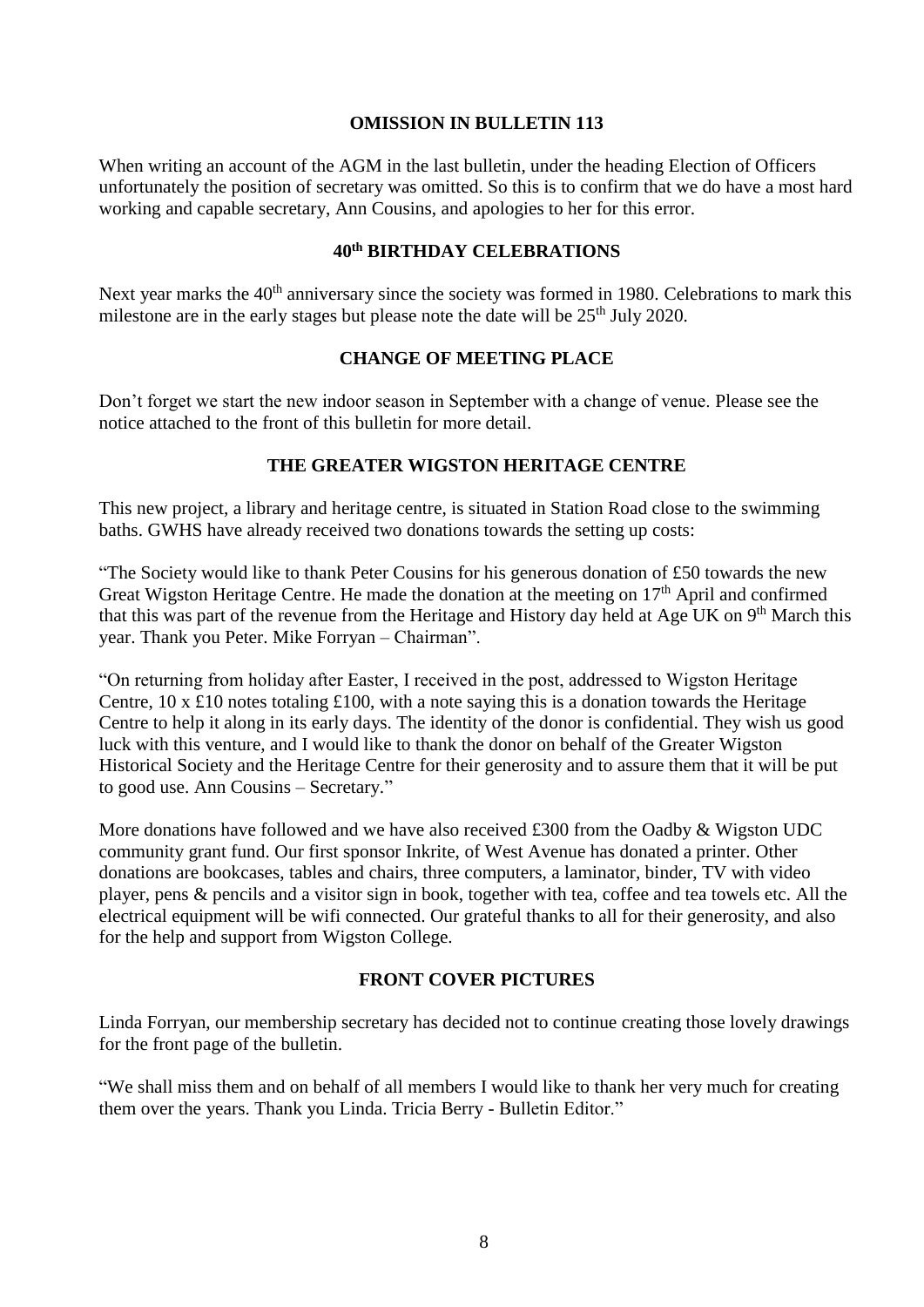#### **WIGSTON LUNATIC ASYLUM**

The last bulletin took a look at workhouses so this time we will move to another very tragic aspect of human life, mental illness. This as well as the physical kind has always been a part of the human experience. Today some types of this tragic affliction can be cured or at least controlled by drugs and enlightened therapy. Sufferers in the past were not so fortunate. Nothing could really help them with the limited knowledge available, though various methods of treatment were tried. Others whose indisposition was only temporary could make a good recovery, though might be liable to further attacks in the future.

The first establishment in the world for the mentally ill was the Priory of St. Mary of Bethlehem, Nr. Bishopsgate, London, which was founded in 1247. Much later, in the  $16<sup>th</sup>$  Century, the building was vacated at the Reformation and given by Henry VIII to the City of London as a hospital for poor lunatics. It became known as the Bethlem Hospital and was at the time the only public institution for the insane in the country. The word 'bedlam' is a corruption of this name. The Bethlem Hospital subsequently moved to Moorfields to a site now occupied by Liverpool Street Station. Then in 1813 to Lambeth Road, to a new complex part of which now houses the Imperial War Museum. Finally in 1931 it transferred to Beckenham, South London.

No distinction was made between those born with a congenital condition and those who developed a disorder later in their lives. Understanding was truly limited, the word lunatic actually originated from the belief that there was a connection between mental illness and the moon. Mild cases were absorbed into the community, and if victims had relatives and friends available, they fared reasonably well. Most communities had their village idiot. If they got into trouble they were likely to be put in goal, in the workhouse or house of correction along with anyone else. It was only the more seriously disturbed who needed to be admitted to an asylum, or those where a cure was believed possible, or those whose family could afford to hide their embarrassment.

One of the first purpose built asylums for the insane in London was St. Luke's Hospital in Old Street. This was completed in 1782 and was erected to relieve the pressure on Bethlem. It was run by a Dr. Battie whose name is familiar today as a slang word for insanity.

The 1744 Vagrancy Act had allowed dangerous lunatics to be detained by a warrant signed by two magistrates. No medical certificate was required and the chance of subsequent release was poor. These people had to be sent to workhouses and houses of correction at the time. There was a huge increase in the population from seven to twelve million, during the reign of George III (1760-1820). This together with the effects of the Industrial Revolution led to a vast increase in the numbers of paupers and also lunatics. By the end of the 18<sup>th</sup> Century there was over-crowding and parishes began contracting out their disturbed inhabitants to private madhouses as they were called. There was consequently a large increase in the numbers of these private establishments, from twenty at the beginning of the 19<sup>th</sup> Century to one hundred in 1844.

George III had his attacks of insanity in 1788, 1802, 1804 and 1810 and this increased public awareness and understanding of the condition. The first Parliamentary Act for regulating private madhouses was introduced in 1774. This made it compulsory for all lunatic establishments to have licences which controlled the number of pauper and private patients that could be accommodated. They had to be inspected regularly by two local magistrates and a physician and make returns to the Royal College of Physicians of all admissions and discharges.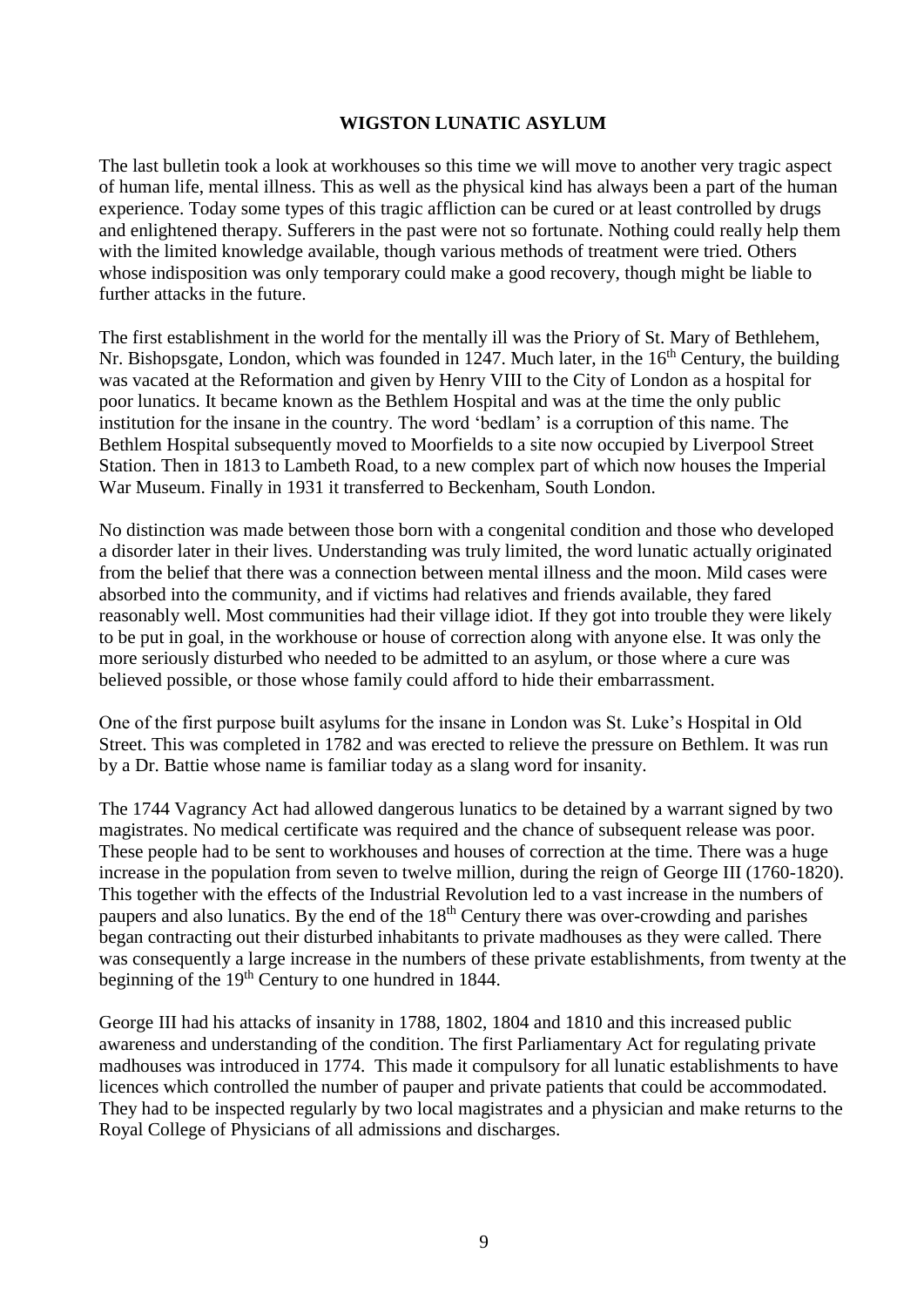Fitting into the National pattern, the first establishment for the care of the mentally ill in Leicestershire was a private madhouse in Leicester which was founded by William Arnold in c1740. Mr. Arnold (c1695-1770) was a Baptist preacher and a baker as well as an asylum proprietor. His son Thomas trained as a physician in Edinburgh and came back to Leicester to manage his father's asylum. It was situated in North Bond Street now part of St. Peter's Lane, but later transferred to a house called Belle Grove, in Belgrave Gate, Leicester.

Dr. Thomas Arnold (1742-1816) became very famous, he was known to George III, though not invited to treat him. He wrote two books on the care of the insane. Between 1801 and 1812 he admitted at least 141 private patients, half from outside Leicestershire. One of his better known patients, in 1804, was the popular Baptist preacher, Rev. Robert Hall.

The Leicester Infirmary which opened in 1771 had specifically excluded "persons disordered in their senses" until a specially built extension, after many delays was opened in 1794. This was the first public accommodation for the insane in the area and was for poor patients but not paupers (i.e. parish maintained). It was financed by public subscription and occasional legacies. Dr. Thomas Arnold was appointed Chief Physician. He was already the holder of this post at the main infirmary.

Concern in 1807 about the insane poor led to the appointment of a Select Committee "to enquire into the state of criminal and pauper lunatics, in England and Wales, and of the laws relating thereto". This committee found that the treatment of paupers boarded in private mad houses depended "wholly upon the good conduct of the keeper". This report led directly to the County Asylums Act of 1808 whereby counties could, authorised by the magistrates and at the expense of the ratepayers, build County Asylums, either singly or jointly with a neighbouring county.

Following a report in 1833 in which it was shown that there were 164 poor lunatics in the county and only 22 asylum places available, the Leicestershire County Lunatic Asylum was built, in 1836, to replace the by then inadequate infirmary facilities. This building still stands today and is now the Fielding Johnson Building at Leicester University. Designed by William Parsons it was erected by the magistrates of the county to comply with the requirements of the 1828 Amendment of the County Asylums Act. It cost £17,948 which sum came partly from the county rates and partly from a subscription fund. Initially designed to take 104 patients it stood in large grounds of 72 acres. Over the years the building was enlarged and in 1845 to comply with the Act of that year a union was formed with Rutland so that patients from there could be admitted. It then became known as The Leicestershire & Rutland Lunatic Asylum. One of the honorary physicians in 1846 was Dr. Arnold (a son of Thomas). In 1869 overcrowding was again a problem and the borough had to make separate arrangements for town patients. Land was purchased at Humberstone and a borough asylum opened there. This was subsequently named the Towers Hospital.

The county asylum moved in 1908 to a new purpose built complex at Carlton Hayes, Narborough. Both this and the Towers Hospital have long since closed.

In the county a private asylum has been traced at Hathern, Nr. Loughborough. This was owned by Samuel Marriott and was in business in 1810 and 1811during which time it received eight patients, two of whom had been certified by Dr. Arnold of Leicester. No more has been discovered about this asylum and there is no local record of its existence.

The only other private asylum in Leicestershire appears to have been the Wigston Lunatic Asylum. Research undertaken into its history has touched on a small part of the history of the parish of Wigston Magna in the first half of the 19<sup>th</sup> Century. As the asylum was a family business it has also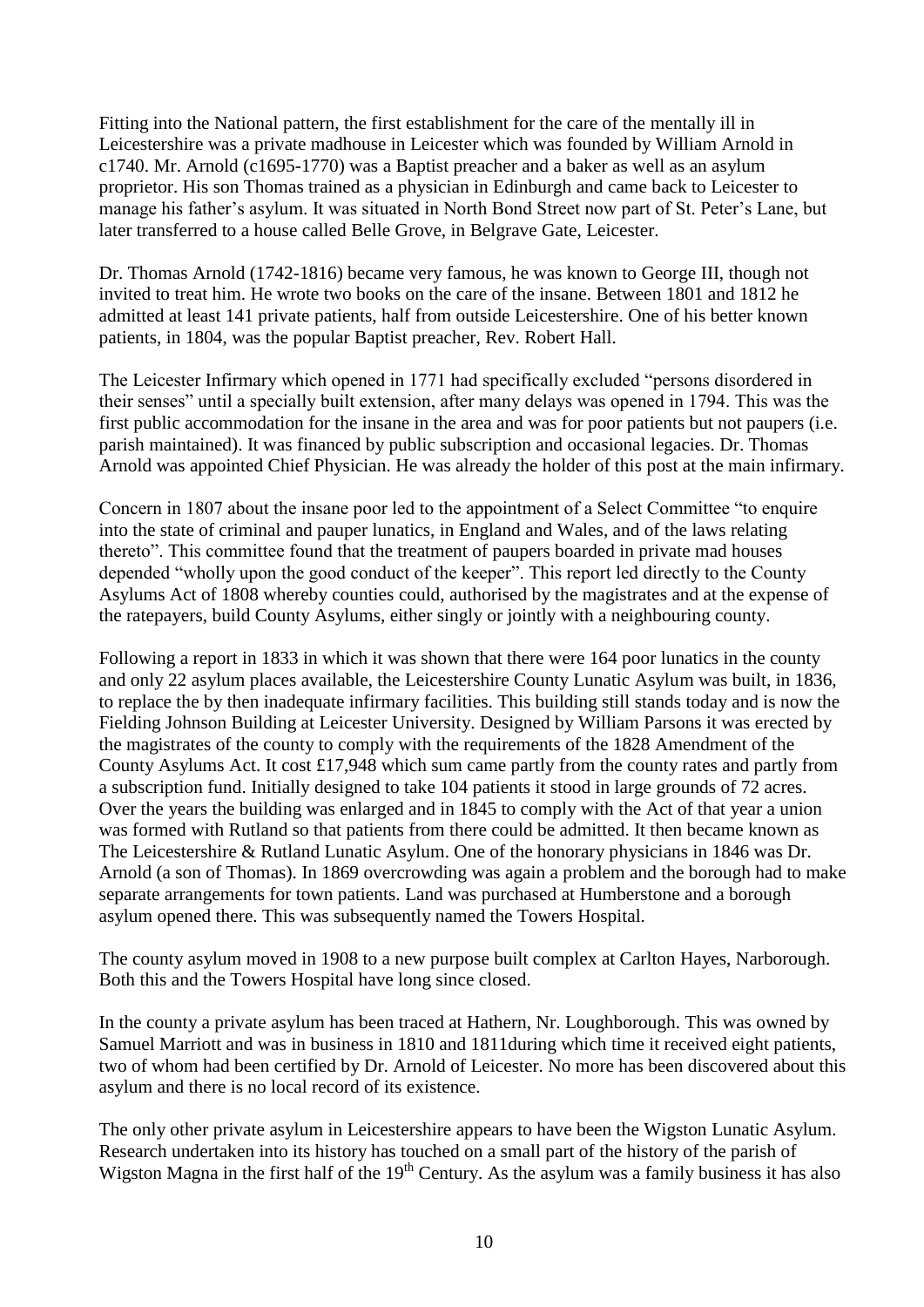focused on the Blunt family who came to live in the village and serve the local people, as surgeons, for two generations.

The earliest record so far discovered of a member of the Blunt family in Wigston is in 1797. In that year Edward Blunt (1772-1843) duly paid land tax for a house and land he leased in the parish. Edward was a young surgeon born and brought up in Loughborough, where his family had lived for at least two generations. On 18/6/1799 he married Mary Thornton (1777-1860) at All Saints' Church, Blaby. Mary and her family lived at Blaby Hill, Blaby.

By 1801 Edward had leased more land and had also bought the house, a large three storey property known as The Cedars, in Moat Street, which once displayed a prominent cedar tree in the front garden. This house happily survives though much of the grounds are now built upon. It has since been divided into three separate dwellings and is known as 64, 64a and 64b, Moat Street. Edward held his surgeries in rooms at the rear of this house and patients accordingly used to approach from that direction through the lanes. The path they used became known as Blunt's Lane as it still is today. Edward and Mary had two children, a daughter Sarah (1803-1839) and a son Thomas Edward (1807-1858), both children were baptised at the Independent Chapel in Long Street, now the United Reformed Church.

Edward was one of nine siblings but it is his older brother John (1762-1826) also born in Loughborough, who is most relevant to this article. John also trained as a surgeon and had settled in Jury Street, Warwick where he established an asylum for the mentally ill. In 1809 he decided to move to Wigston, it is not known if he brought any patients with him. He purchased a dwelling house with cottage, outbuildings and 7 acres of land in Newgate End, from Ebenezer Goodrich and another, the executors of William Goodrich deceased. Some fifteen years earlier in 1794 members of Wigston Parish had produced a leaflet appealing for funds for a lunatic asylum. It is not known if John Blunt's arrival was a belated response to this appeal or whether there had been an asylum in the village before his arrival. In any case his brother Edward would have advised him of the need for an asylum and informed him when suitable premises became available.

It can be assumed that Wigston House, as the asylum was named, would have needed little adaptation for its new role. The situation was ideal, quiet, private and out of the way, yet close to all amenities. The building might have been organised to provide a communal living room for each sex for the private patients, with separate rooms for sleeping and more secure accommodation with small or barred windows for any seriously disturbed. Wealthy patients, if not dangerous, would often live with the proprietor, in his house, as one of the family. Interestingly there were 'air funnels' for heating, an early form of central heating and probably much safer that open fires. The adjoining yard would have been enclosed by a high wall and used for exercise, it contained two pumps for washing down the dirty and incontinent, as well as for drinking water etc.

John converted another building on the site, which had previously been used for wool storage, into a house for himself. It had a yard, outbuildings, gardens and orchard, and was situated at the far end of Newgate End at right angles to the asylum and faced east across the fields to Horsewell Lane. It had a formal entrance from Moat Street, with a drive along what is now Cedar Avenue, through an orchard and gardens to the house. Much later, in the early part of last century it was known as 97, Moat Street.

John's move to Wigston proved a profitable one. He admitted at least 9 new patients in 1810 and a further 15 in 1811. The maximum he was licensed to keep was 10 male and 10 female at any one time. The income this provided together with his earnings from general practice made him a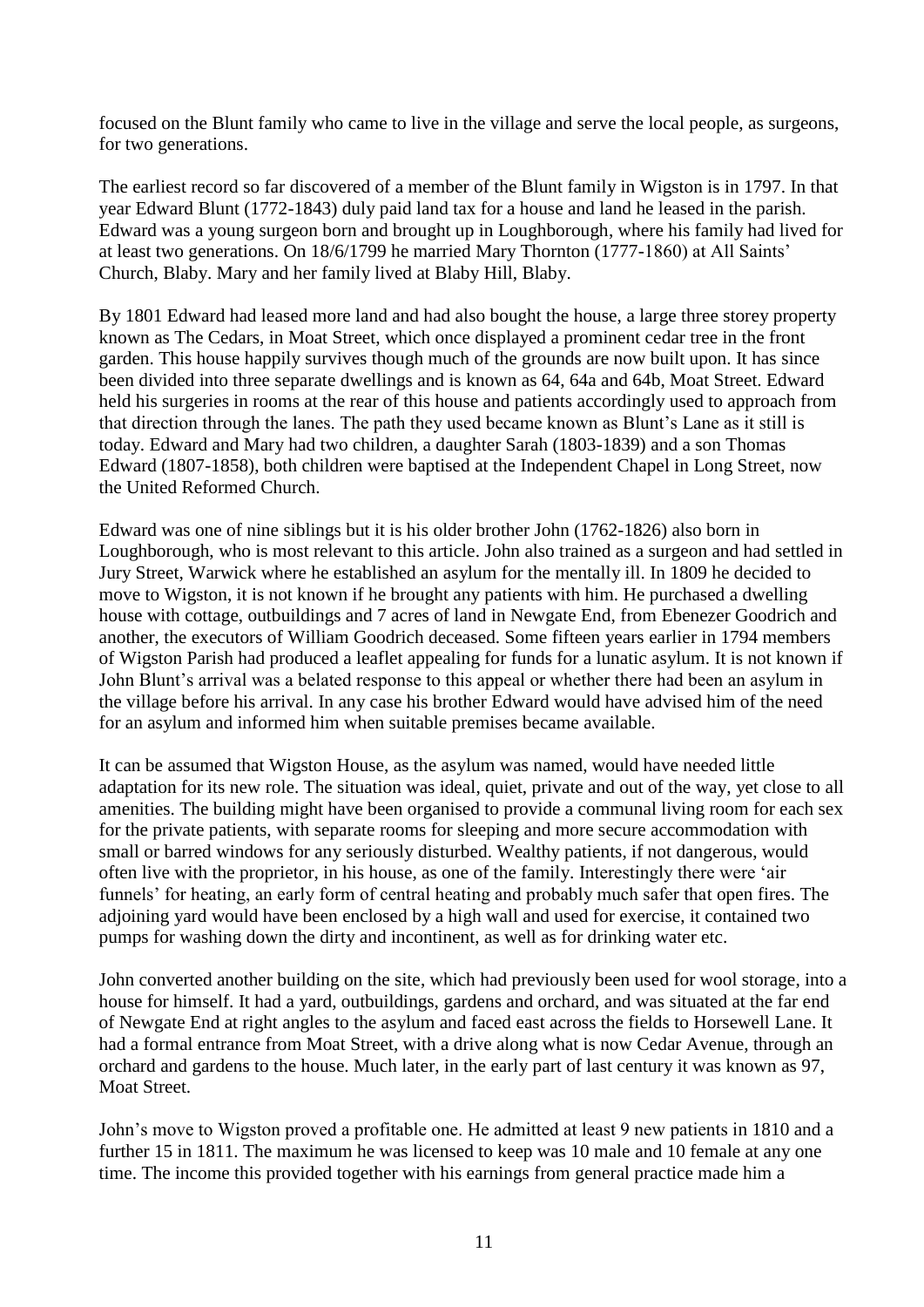wealthy man. He invested his surplus money in the purchase of additional property. In 1811 he bought 7 acres 23 perches to the south of Cooks Lane, late the property Sarah Astill. The following year he bought Yew Tree House, yard and garden and 20 acres, from the estate of Daniel Goodrich. Yew Tree House is on the corner of Newgate End and what is now Gas Lane.

Eight years after John's arrival in Wigston the middle aged bachelor must have caused quite a stir when he decided to get married. His bride was Ann Tebbutt (c1791-1859) thirty years his junior. She was born in Sutton Bassett, Northants but at the time of her marriage was "of this parish". They were married by licence at All Saints' Church, Wigston. In the years that followed the couple had three daughters, Ann Burnett born in 1818, Rebecca in 1819 and Elizabeth in 1823.

John's business affairs continued to prosper. In 1820 he bought a house, garden and workshop with half an acre of orchard near Brick Kiln Close, on the corner of Welford Road and Moat Street. In 1823 he made a final purchase of 12 acres to the North of Cooks Lane. This brought his total holding to approximately 47 acres. Some of this land was let to tenants, while some was owner occupied suggesting he had an interest in farming.

The Asylum, however, began to decline and by 1825 the number of patients in residence had reduced to six. This could have been deliberate contraction because of ill health rather than lack of business for sadly John died, aged 64, on 25/9/1826. His burial was not to be found in Wigston but was eventually discovered in a Quaker burial ground in Castle Donington. A note in the burial register mentions he was not a member. Several other burials about this time were also 'not members'. His estate was valued at not more than £1,500, a considerable sum in 1826. He left everything to Ann in trust for 22 years, or until all their children attained the age of 21, when it was to be divided equally between the children, with Ann then receiving an annuity from them of £100 per year. It is strange that John's brother Edward was not an executor and neither he nor his children named in the will. Living close by it would seem natural to leave the management of the asylum to Edward and for him to have been appointed a trustee and to advise the young widow and her three little daughters, the eldest of whom was only 8 years old. Perhaps as the two brothers were both medical practitioners living in close proximity there was some disagreement between them.

After John's death Ann and her daughters moved to Yew Tree House. She employed Joshua Burgess to take charge of the asylum for her. Joshua was a surgeon and apothecary already working in Wigston and had most probably been helping John in his later years. Not much is known about Joshua except that he was born c1797 in Leicestershire (possibly Groby) and that he appears to have been unmarried.

In the 1828 issue of Pigot's Counties Commercial Directory the Asylum is described thus:

"The Lunatic Asylum which has been established here [in Great Wigston] upwards of 20 years, is judiciously situated, in a retired and salubrious spot affording those patients who are capable of appreciating the recreations of country life, all the comforts, domestic and otherwise, that can be applied for their unhappy disorder."

Joshua Burgess continued to run the asylum with a steady 6 to 7 patients but in 1837 the opening of the County Asylum (on the site of the present University of Leicester) presented a serious threat to its future. He inserted an advertisement in the Leicester Chronicle pointing out the advantages of a private asylum. Fortunately the county asylum very soon became overcrowded and had to limit the places available for private chronic cases. As this was the category of patient then housed at Wigston the asylum was able to continue much as before.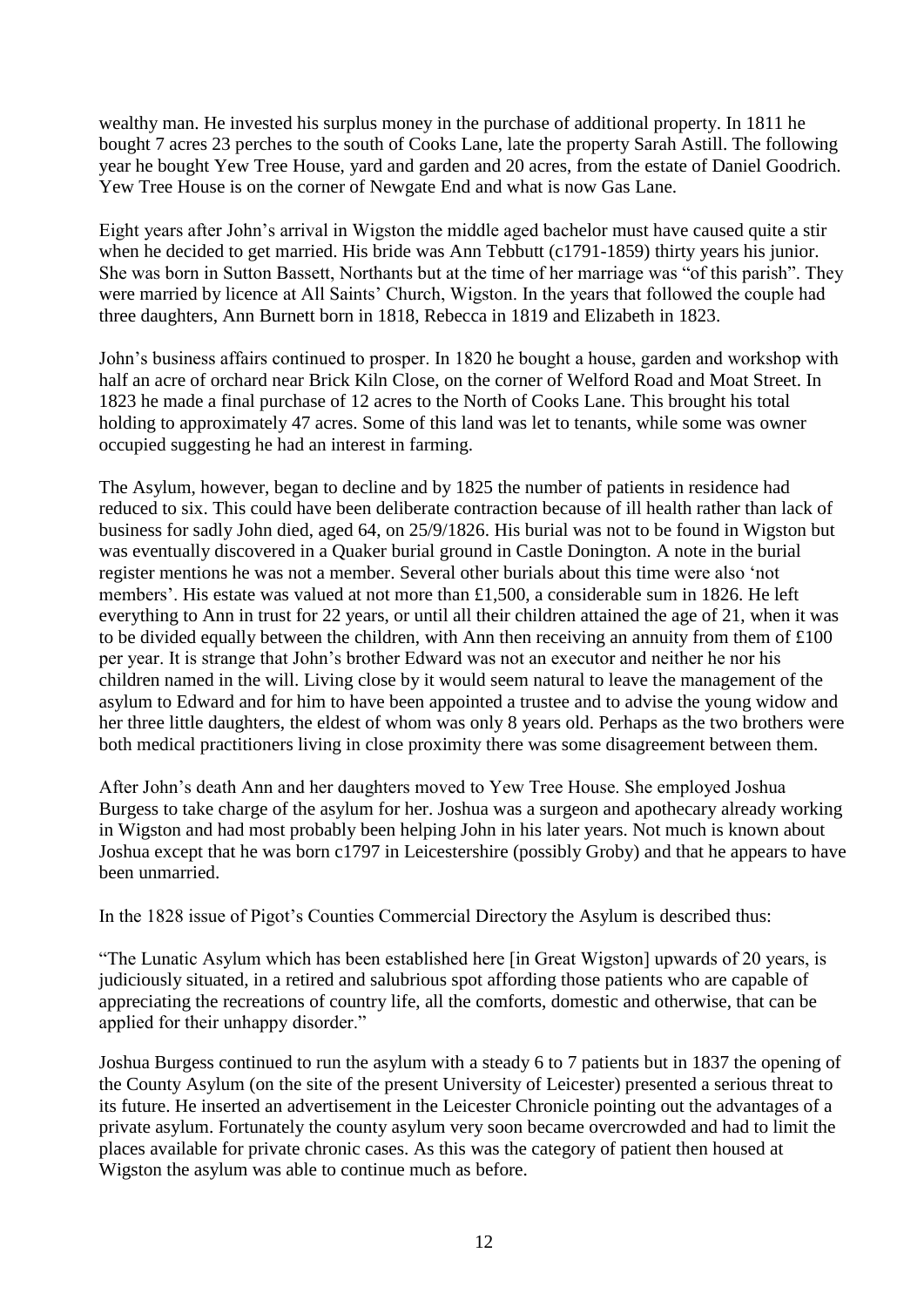Ann's daughter Rebecca came of age on 19/3/1840 and under the terms of her late father's will became the legal owner of the asylum, which Joshua Burgess continued to run. Her two sisters, sadly did not survive their childhood. Baby Elizabeth died on 20/4/1827 (only a few months after her father) aged 3½ years, and Ann Burnett on 17/11/1834 aged 16 years.

The 1841 census return shows Ann and Rebecca living with one male and one female servant. At the asylum Joshua had a male servant and a housekeeper living with him together with two female servants. The seven patients are discreetly listed by their initials only and all but two were born in Leicestershire.

On 15/2/1842 when she was nearly twenty three years old, Rebecca married John Ewins Bennett, a farmer, from Husbands Bosworth. Their marriage at All Saints' Church, Wigston, was witnessed by Charles Holland Baddeley the retired East India Company captain who lived just up the road at Wigston Hall in Long Street. Upon her marriage Rebecca's new husband took over the legal ownership of the asylum. At this time the licence was amended to cover only private patients.

By 1844 Joshua had left the asylum and a Mr. C. Benfield was listed as the proprietor. He was not medically qualified and the 1845 Lunatics Act was introducing at this time much higher standards of care. Local magistrates had to visit more frequently and enforce rigorously the new standards. In a second report in 1847/8 the magistrates did not approve of what they found at Wigston House, and concluded "that though the asylum was formerly open to much objection, it is now in a somewhat improved state". However the Justices still refused to renew the licence. This may have been because neither John Bennett nor C. Benfield were medically qualified. John and Rebecca had to make changes or give up the asylum. They decided to transfer the business to Rebecca's cousin Thomas Edward Blunt who by this time had taken over his father Edward Blunt's medical practice and home, The Cedars in Moat Street. Edward and his wife Mary having retired and moved to Princes Street (now Princess Road) in Leicester.

John and Rebecca Bennett left Wigston and went to live at The Grange, Husband's Bosworth, where John could concentrate on his farming interests. Rebecca's mother Ann moved to Husband's Bosworth too, where she died in 1859 and was buried in the churchyard.

Thomas Edward Blunt like his father was a busy man. As well as his general medical practice he was the District Medical Officer for the Wigston area of the Blaby Poor Law Union. He was one of the two surgeons to the Union Workhouse in Enderby. He also had overall responsibility for the asylum. Wigston's population began to expand from 1841 onwards, from 2189 inhabitants in that year to 2441 in 1851, mainly due to the opening of the Midland Counties Railway in 1840. This giving the village its first railway station and making the area much more accessible.

Life was busy on the domestic front too. Thomas Edward Blunt had married Martha Ward Webb and the couple had their first child Edward Thornton Blunt on 28/8/1840, he was to be followed by five other siblings all baptised at the Independent Chapel (now United Reformed Church). Thomas Edward Blunt's father died at his Leicester home on 4/12/1843 and was buried at All Saints' Wigston. Thomas Edward Blunt being the only surviving child was the main beneficiary. His sister Sarah had married Charles Bowmar, of Leicester, another surgeon, but she very tragically died 10 years later in childbirth.

In 1851 Thomas Edward Blunt employed a young surgeon, Charles Smith Bompas to run the asylum. He was a Baptist and member of the Bompas family who owned a famous asylum at Fishponds, Bristol. The 1851 census shows him at Wigston House which still contained its usual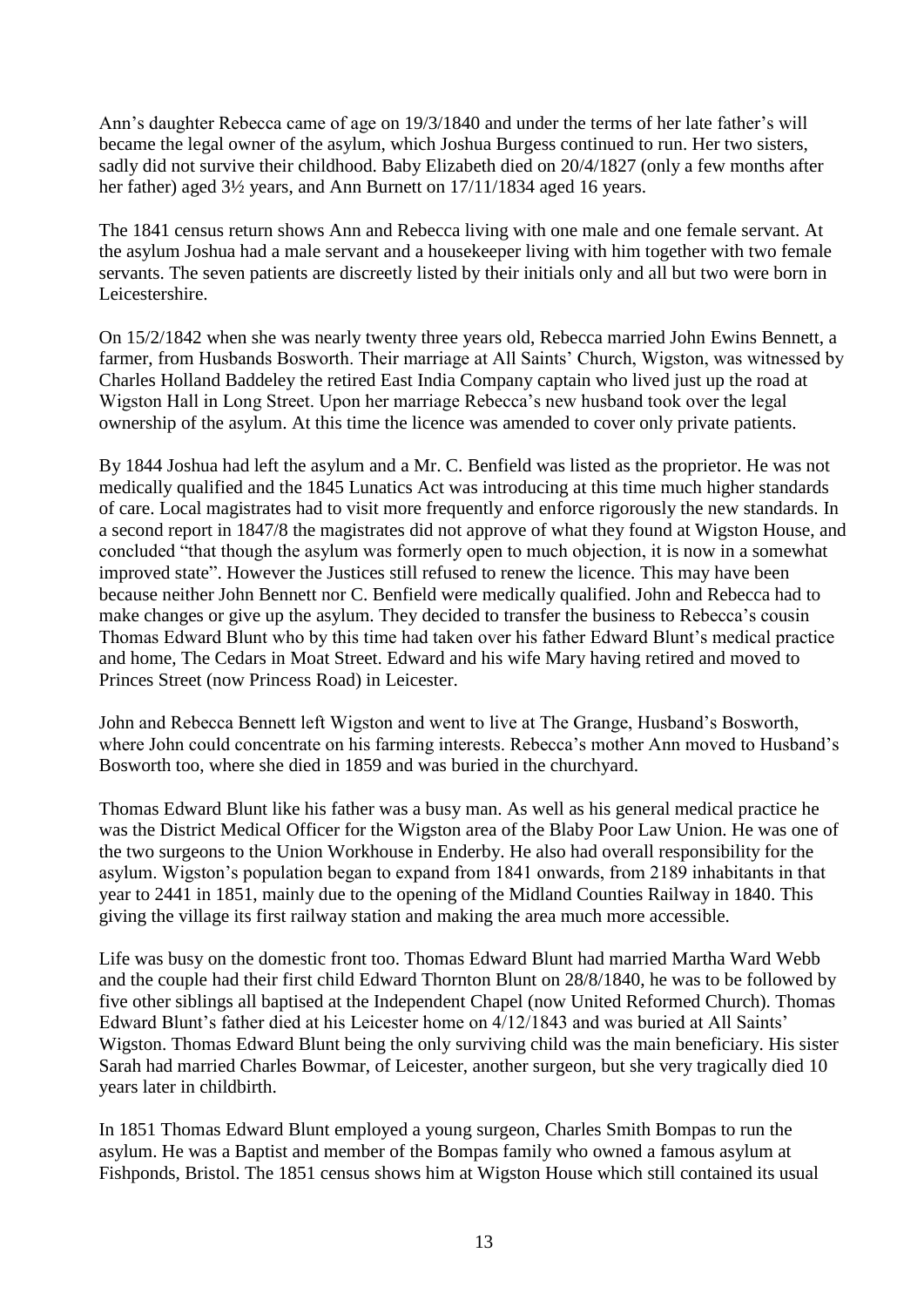number of 7 patients. The matron was Martha Webb by them a 70 year old widow who was Thomas Edward Blunt's mother-in-law. There was also a keeper and a servant to attend the ladies. Comparison with the 1841 Census shows two patients were in a younger age range at this time. It also shows that four of the patients were present in 1841 and 1851 suggesting a steady group of chronic patients with few new admissions or discharges.

Also in 1851 Thomas Edward Blunt tried to increase business by advertising in the Medical Directory, however despite this effort to expand, after a visit on behalf of the Commissioners of Lunacy in 1852 the licence was withdrawn and the asylum closed. What actually caused the closure of one of the longest lasting private asylums in the county is not clear. Public attitudes were changing and it could be that the middle aged staff then employed were not able to manage the patients without an unacceptable degree of restraint. Whatever the reason after about forty three years the last remaining private asylum in Leicestershire closed its doors for the last time. As a result one or two of the patients were transferred to the county asylum. Charles Smith Bompas moved to become Poor Law Medical Officer for Manchester before emigrating to Australia in 1868.

John and Rebecca Bennett did not have any children so following their deaths the former asylum property and its adjoining land passed to other members of the Bennett family until Henry Bennett Ewins Barwell Ewins of Marston Trussell Hall sold it to Wigston Urban District Council on 25/3/1920. The council used the yard and buildings as a storage depot for many years, but more recently it has been developed for housing.

Tricia Berry

Acknowledgements: My greatful thanks to Peter Carpenter for allowing me to add to his original research as I thought fit. My thanks also to Oadby & Wigston Borough Council for allowing me (many years ago) to view the deeds they hold on the former asylum property.

\* \* \* \* \* \* \* \* \* \* \* \* \* \* \* \* \* \* \* \* \* \* \* \* \* \* \* \* \* \* \* \* \* \* \* \* \* \* \* \* \* \* \* \* \* \* \* \* \* \* \* \* \*

#### **WIGGY'S CHILD 1926-1939**

# **TEA AND TOAST (Part six of Doreen Boulter's childhood memories)**

The coals shifted in the firegrate, sending a shower of sparks flying up the chimney, the bars at the front were white hot, the brass knob on the side oven gleamed in the firelight; the kettle sang quietly on the hob. Mother handed me the toasting fork. "You start toasting the pikelets while I mash the tea" she said. It was a bitterly cold afternoon, with the wind howling round the house. To sit before the fire eating hot buttered pikelets and toast was my idea of bliss.

Our toasting fork had an expanding handle so you didn't burn your fingers when it was held before the fire. The fancy brass fork that hung on a nail at the side of the mantelpiece was only for show, on the top it had a model of Nelson's flagship "Victory".

Came the day when Mother announced we were to have a new fireplace; it was to be a modern tiled grate with the fire in a basket on the floor. "It will do away with all that black-leading" said Mother. My imagination ran riot. How could you have a fire in a basket on the floor? "It's the same as the front room grate, only different," said Mother. I gave up.

In due course, the workmen arrived, the old black fire grate and the oven with its lovely brass knob were removed and the new tiled fireplace installed. At school, I told my playmates all about our